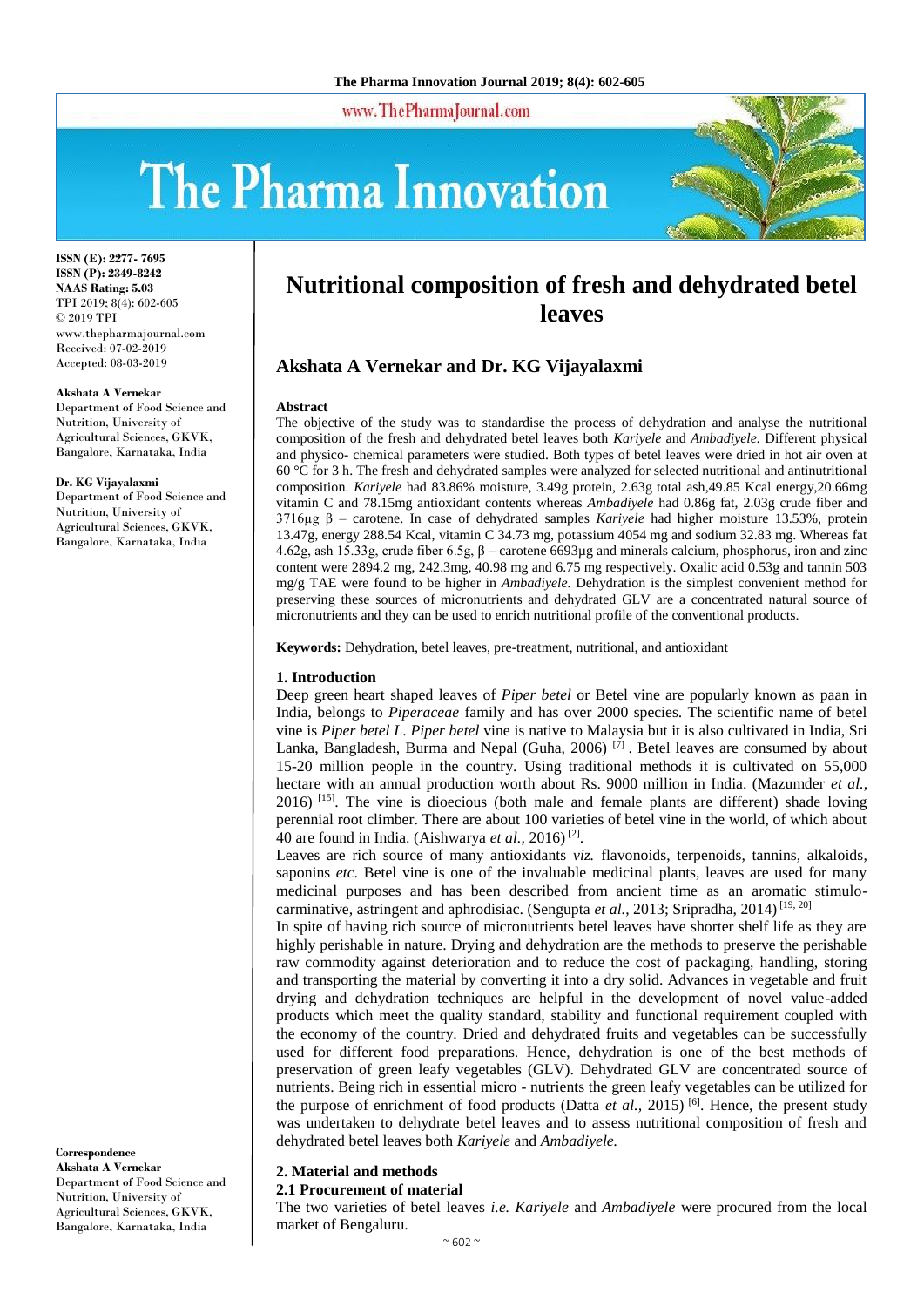#### **2.2 Preparation of betel leaves for drying:**

Fresh, green, undamaged leaves are taken, washed in running water, chopped into small pieces, weighed and then they were dried. The technique used in the present study for dehydration was hot air oven drying.

#### **2.3 Pre-treatments**

Ten grams betel leaves were taken and soaked for 15 minutes in different solutions *viz.* 0.1% salt, 0.1% sugar, 0.1% citric acid and 0.2% KMS. Then the samples were dried at 60˚C in hot air oven for 3 hrs.

## **2.4 Physical and physico- chemical properties of betel leaves**

The fresh betel leaves were subjected to different physical and physico- chemical parameters like leaves weight, length and width using a method described by (Karimi et al., 2009)<sup>[10]</sup>, colour (Munsell, 1952) [16], percent recovery (Kumari, 2013) [11], pH (Chandra, 2013)<sup>[4]</sup> and TSS (Magwaza and Opara,  $2015$ ) [14].

**2.5 Dehydration/ drying:** The temperature was maintained at  $60<sup>0</sup>C$  and the leaves were sufficiently dried till they became crisp and brittle to touch. The leaves took 3 hours for complete drying. The dried leaves were ground into powder using an electric grinder and sieved through a 60 mesh sieve. The dehydrated powder was packed in aluminium foil pouches and stored in ambient temperature for further use.

The fresh and dehydrated betel leaves powder was analysed for following components. Moisture, protein, fat, crude fiber, ash, carbohydrate and energy were estimated by standard methods (AOAC 1980) [3]. Minerals like potassium, sodium, iron, zinc and Antinutrients such as oxalic acid and tannins were estimated by the method of (AOAC 1980) [3]. β-carotene by spectrophotometer method (Ranganna, 2002)<sup>[18]</sup>, vitamin-C by titration method using iodate solution (Tauber and Kleiner, 1935)<sup>[22]</sup>, antioxidant by DPPH method (Kang and Saltvelt, 2002)<sup>[9]</sup>, calcium by titration method (Heau *et al.*, 1965) [8] and Phosphorus by atomic spectrophotometer (Adelowo *et al.,* 2016) [1]. Minerals and antinutrients were estimated only for dehydrated samples.

## **3. Results and discussion**

In the present study physical and physico- chemical parameters of betel leaves (*Kariyele* and *Ambadiyele*) such as leaf weight, length, width, colour, total soluble solids and pH were recorded and are presented in Table 1. Both *Kariyele* and *Ambadiyele* leaves had average weight (3.3g and 1.83g), length (15.10cm and 16.8cm), width (9.9cm and 7.76cm), colour H (V/C): 7.5GY (4/4 and 5/5), per cent recovery (89.69% and 89.46%), pH(5.7 and 4.6) and 0  $^{0}$  Brix total soluble solids respectively.

Weight and width of leaves were more with *Kariyele* whereas length was more with *Ambadiyele*. Per cent recovery was almost same in both types of leaves however, pH was slightly higher in *Kariyele.* The results are on par with study conducted by Suryasnata  $(2016)$ <sup>[21]</sup> who found that betel leaves were  $4 - 7$  inch long and  $2 - 4$  inch broad and colour of leaves were bright green to green- yellow.

Both types of fresh betel leaves *i.e. Kariyele* and *Ambadiyele* were treated with sugar, salt, KMS and citric acid solution and those were dried at  $60^{\circ}$ C for 3 hours. The results are depicted in Table 2. There was no significant difference with respect to sugar and salt pre-treatments, but slight colour loss was

observed in leaves treated with citric acid and leaves treated with KMS solution. Significant differences in dried quality was not observed between pre-treated and control samples. Hence, it was decided to dry the leaves without any pretreatments for further research work. There is no much difference between fresh leaves and leaves pre-treated with sugar and salt solution. This may be due to the low concentration of sugar and salt. Similar findings were reported by Lewicki  $(1998)^{[13]}$  who found that sugar in low concentration for short duration of treatment do not invoke extensive mass transfer between the tissue and surrounding solution resulting in no differences in the quality of material and soaking of plant tissue in salt solution prior to drying apparently does not affect the firmness but influences behaviour of dehydrated material upon rehydration.

Negi and Roy  $(2000)$ <sup>[17]</sup> studied on savoy beet, amaranth and fenugreek leaves which were subjected to different blanching and drying treatments to establish the retention of  $\beta$  – carotene, ascorbic acid and chlorophyll. The leaves were blanched at  $95\pm3$  °C in water, water followed by potassium metabisulphite (KMS) dip, salt solution, salt solution followed by KMS dip and mixture of sodium bicarbonate, magnesium oxide and KMS. It was dried in sun, shade, solar drying, cabinet drying and low temperature drier. Water followed by potassium metabisulphite dip was found most suitable for blanching and selected for drying and low temperature drier had least effect on  $β$  – carotene, ascorbic acid and chlorophyll content of the processed product.

Nutritive value of fresh and dehydrated betel leaves (*Kariyele and Ambadiyele)* were analysed. The results of the study are presented in Tables 3, 4 and 5. The Table 3 shows nutrient content of the fresh betel leaves. It was found that *Kariyele* had 83.86% moisture, 3.49g protein, 0.73g fat, 2.63g total ash, 1.96g crude fiber, 7.33g carbohydrate, 49.85 Kcal energy per 100g. Whereas *Ambadiyele* had 85.13% moisture, 3.06g protein, 0.86g fat, 1.59g total ash, 2.03g crude fiber, 7.33g carbohydrate, 49.30 Kcal energy per  $100g$ .  $\beta$  – carotene, vitamin C and antioxidant contents were 3220µg, 20.66mg and 78.15mg in *Kariyele* and 3716µg,19.72mg and 72.34mg in *Ambadiyele* respectively. Moisture, protein, total ash, vitamin- C and antioxidants were higher in *Kariyele* whereas fat, crude fiber and β – carotene were higher in *Ambadiyele*. Carbohydrate and energy content were almost same in both the varieties. Similar values are reported by Mazumder *et*   $al.,$ (2016)<sup>[15]</sup> who reported that fresh betel leaves contains moisture 85-90%, protein 3-3.5%, fat 0.4 -1.0%, carbohydrate 0.5-6.10%, fibre 2.3%,minerals 2.3-3.3%, calcium 0.2-0.5%, phosphorus 0.05-0.6%, iron 0.0050 - 007%, vitamin C 0.005  $-0.01\%$  and energy 44 Kcal per 100g. The results of the nutrient analysis revealed that the betel leaf samples after dehydration became a concentrated source of nutrients. The results are in accordance with the studies done by Lakshmi and Vimla (2000) <sup>[12]</sup> which showed that the leaves retained good amounts of protein, fiber and calcium in the various samples of the leaves dried by sun drying and cabinet drying. Proximate composition was analysed for both *Kariyele* and *Ambadiyele* dehydrated powder and results are presented in Table 4. It was found that dehydrated *Kariyele* had 13.53% moisture, 13.47g protein, 4.46g fat, 14.66g total ash, 5.2g crude fiber, 48.63g carbohydrate and 288.54 Kcal energy.βcarotene, vitamin C and antioxidant content were 5440µg, 34.73mg and 43.01mg respectively. Whereas dehydrated *Ambadiyele* powder had moisture 12.66%, protein 12.07g and fat 4.62 g. Amount of total ash was 15.33 g, crude fibre 6.5 g,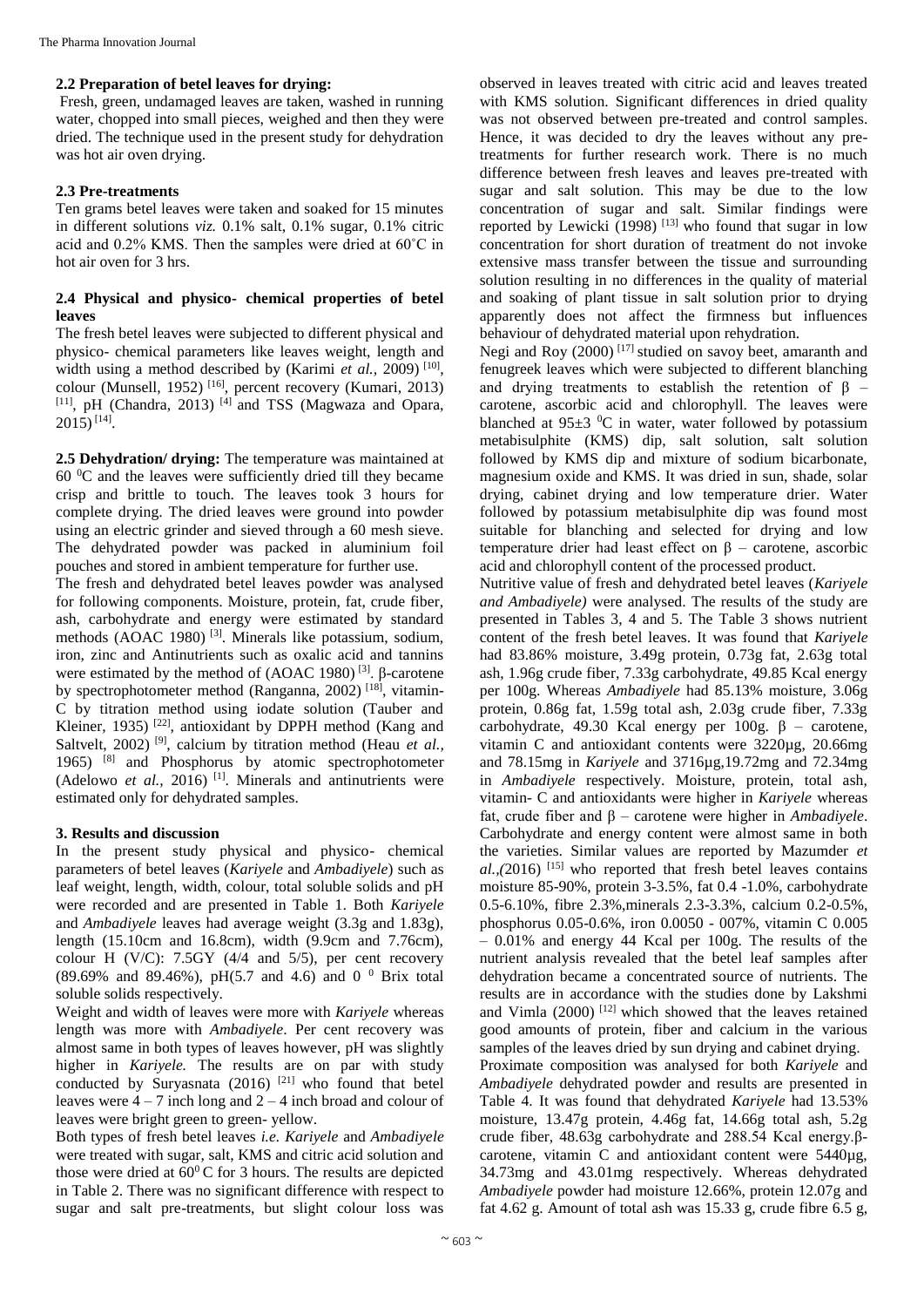carbohydrate48.82 g and energy 285.14 Kcal. β-carotene, vitamin C and antioxidant contents were 6693 µg, 32.86 mg and 39.81mgrespectively.

Minerals and Antinutritional contents of dehydrated betel leaves both *Kariyele* and *Ambadiyele* are presented in Table 5. Minerals *i.e.* calcium, potassium, sodium, phosphorus, iron and zinc contents were 2018.8mg, 4054 mg, 32.83 mg, 213, 23.15mg and 4.65mg respectively. Oxalic acid and tannin content was 0.36g and 447 mg respectively was found in Dehydrated *Kariyele* powder and Calcium 2894.2 mg, potassium 3822.3 mg, sodium 24.3mg, phosphorus 242.3 mg, iron 40.98 mg and zinc 6.75 mg. Oxalic acid and tannin content was 0.53g and 503 mg respectively were found in dehydrated *Ambadiyele* Powder. Moisture, protein, energy, vitamin- C, potassium and sodium were higher in *Kariyele* powder whereas fat, total ash, crude fiber, carbohydrate, β – carotene, calcium, phosphorus, iron, zinc, oxalic acid and tannins were higher in *Ambadiyele.* The results were on par with Chauhan and Aishwarya (2016)<sup>[5]</sup>, reported the nutrient content of dried betel leaves powder moisture 9.45%, protein 3.30%, fat 1.10%, fiber 10.15%, ash 6.87%, carbohydrate 63.92%, vitamin C, iron and calcium as 1.11%, 2.57% and 1.53% respectively. These values are lower than present study values except for fiber and carbohydrate, which might be due to difference in variety, drying condition and climatic conditions.

# **4. Conclusion**

Dehydration resulted in concentration of nutrients. Dehydration is one of the simple, easy, oldest and convenient method of preservation of green leafy vegetables, which are highly seasonal and perishable. The abundantly available betel leaves are nutridense and dehydrated betel leaves are rich source of micronutrients. Dehydrated betel leaves can be incorporated into product formulation to enrich nutritional value of the products and to combat micronutrient deficiencies in developing countries.

#### **5. Acknowledgement**

University of Agricultural Sciences, Department of Food Science and Nutrition, GKVK, Banglore to conduct this research is appreciated.

Table 1: Physical and physico – chemical parameters of betel leaves

| <b>Parameters</b>                 | Kariyele       | Ambadiyele       |
|-----------------------------------|----------------|------------------|
| Leaves weight (g)                 | 3.3            | 1.83             |
| Leaves length (cm)                | 15.10          | 16.8             |
| Leaves width (cm)                 | 9.9            | 7.76             |
| Colour H $(V/C)$                  | 7.5 GY $(4/4)$ | $7.5$ GY $(5/5)$ |
| Per cent recovery (%)             | 89.69          | 89.46            |
| Total soluble solids( ${}^{0}B$ ) |                |                  |
|                                   | 5.7            | 4.6              |

| Table 2: Sensory profile of pre-treated dried betel leaves |
|------------------------------------------------------------|
|------------------------------------------------------------|

| <b>Treatment</b> | Temperature (°C) | Concentration (%) | Colour         |             | Appearance |      | <b>Overall Acceptability</b> |      |
|------------------|------------------|-------------------|----------------|-------------|------------|------|------------------------------|------|
|                  |                  |                   |                |             | A          | A    | A                            |      |
| Control          | 60               |                   | Brownish green | Green       | Good       | Good | Good                         | Good |
| Salt             | 60               | 0.1               | Brownish green | Green       | Fair       | Fair | Good                         | Good |
| Sugar            | 60               | 0.1               | Brownish green | Green       | Fair       | Fair | Good                         | Good |
| Citric acid      | 60               | 0.1               | <b>Brown</b>   | Olive green | Poor       | Poor | Poor                         | Poor |
| <b>KMS</b>       | 60               | 0.2               | Brownish green | Green       | Fair       | Poor | Good                         | Poor |

K – *Kariyele*, A- *Ambadiyele,*

**Table 3:** Proximate composition of fresh betel leaves (Per 100g fresh weight)

| <b>Nutrients</b>                                | Kariyele | Ambadiyele |  |
|-------------------------------------------------|----------|------------|--|
| Moisture $(\%)$                                 | 83.86    | 85.13      |  |
| Protein $(g)$                                   | 3.49     | 3.06       |  |
| Fat $(g)$                                       | 0.73     | 0.86       |  |
| Total ash $(g)$                                 | 2.63     | 1.59       |  |
| Crude fiber $(g)$                               | 1.96     | 2.03       |  |
| Carbohydrate (g)                                | 7.33     | 7.33       |  |
| Energy (Kcal)                                   | 49.85    | 49.30      |  |
| <b>Vitamins</b>                                 |          |            |  |
| $\beta$ – carotene (µg)                         | 3220     | 3716       |  |
| Vitamin $C$ (mg)                                | 20.66    | 19.72      |  |
| Antioxidant (mg ascorbic acid equivalents/100g) | 78.15    | 72.34      |  |

**Table 4:** Proximate composition of dehydrated betel leaves powder (Per 100g dry weight)

| <b>Nutrients</b>       | Kariyele | Ambadiyele |  |  |
|------------------------|----------|------------|--|--|
| Moisture (%)           | 13.53    | 12.66      |  |  |
| Protein $(g)$          | 13.47    | 12.07      |  |  |
| Fat $(g)$              | 4.46     | 4.62       |  |  |
| Total ash $(g)$        | 14.66    | 15.33      |  |  |
| Crude fiber $(g)$      | 5.2      | 6.5        |  |  |
| Carbohydrate $(g)$     | 48.63    | 48.82      |  |  |
| Energy (Kcal)          | 288.54   | 285.14     |  |  |
| <b>Vitamins</b>        |          |            |  |  |
| $-$ carotene $(\mu g)$ | 5440     | 6693       |  |  |
| Vitamin C (mg)         | 34.73    | 32.86      |  |  |